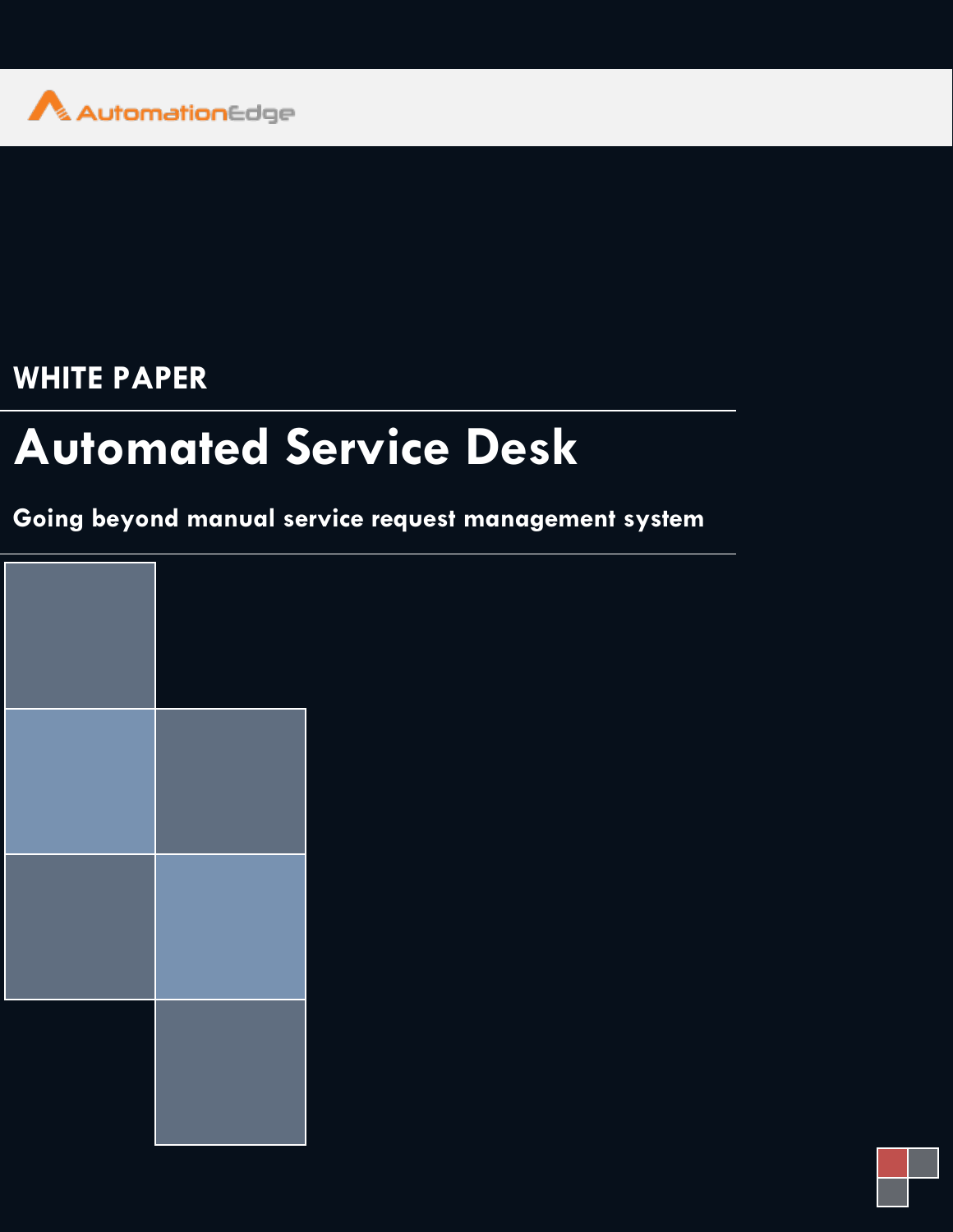#### **Background**

The benefits of digital transformation using social, mobile, cloud and big data are immense. The nexus of these forces are being effectively exploited by digital enterprises. The traditional businesses are forced to

innovate rapidly to compete with new business models based on digital technologies.

The consumers are getting services faster, better and lot cheaper with digital services.

The business users in an enterprise on the contrary see that experience of dealing with IT has not improved much. They still need to put requests which they submit to IT takes long time to resolve. This hampers productivity of business user and her ability to respond to challenges of the market place.

There is huge pressure on IT to come up with innovative solutions and digital offerings. The complexity of IT is increasing. But still lot of energy of IT is going in keeping the Lights On.

#### **Use Virtual Engineer and True Self Service for almost instantaneous response to business users**

There are two major challenges that are hovering over IT and these really needs to be addressed on priority from a business perspective

- Almost instantaneous resolution to business user requests in many cases
- Free bandwidth of IT to help them come up with innovative solutions for digital business

#### Enterprises have invested in self-service request management systems to

improve efficiency. Employees many a times go to these portals to raise requests. But once the request is submitted, the resolution is still done manually. IT departments need to still work manually on these requests like password reset, employee onboarding, request for specific data, request for virtual machine, request for change in distribution list, request for data backup, request for software install, resolve desktop slow issue etc.

Due to sheer volume of such request, significant man power of IT gets involved in resolving these mundane and repetitive requests.

Many a times, senior engineers get involved in handling the extra load of such tickets. The mundane and repetitive nature of work puts stress in the system and many times results in errors.

On the other hand, business users are waiting on request fulfillment which as per them are simple requests and should not take that long. The wait time impacts productivity of business user and impacts business directly.

IT needs a better solution to achieve true self-service for business users. There is need to have automation to resolve the service requests and incidents automatically. Like a human engineer queue, if you can have Virtual Engineer queue on your service desk then many repetitive tasks can be automated.

The Virtual Engineer can pick up requests in automation queue and resolve them automatically.

With this automated service desks, resolution of request happens almost instantaneously and without errors. This helps increase CSAT significantly.

#### "The traditional businesses are forced to innovate rapidly to compete with new business models based on digital technologies."

There is need of an automation solution that acts like a Level 1 / Level 2 / Level 3 Engineer – a Virtual Engineer

The wait time impacts productivity of business user and impacts business directly.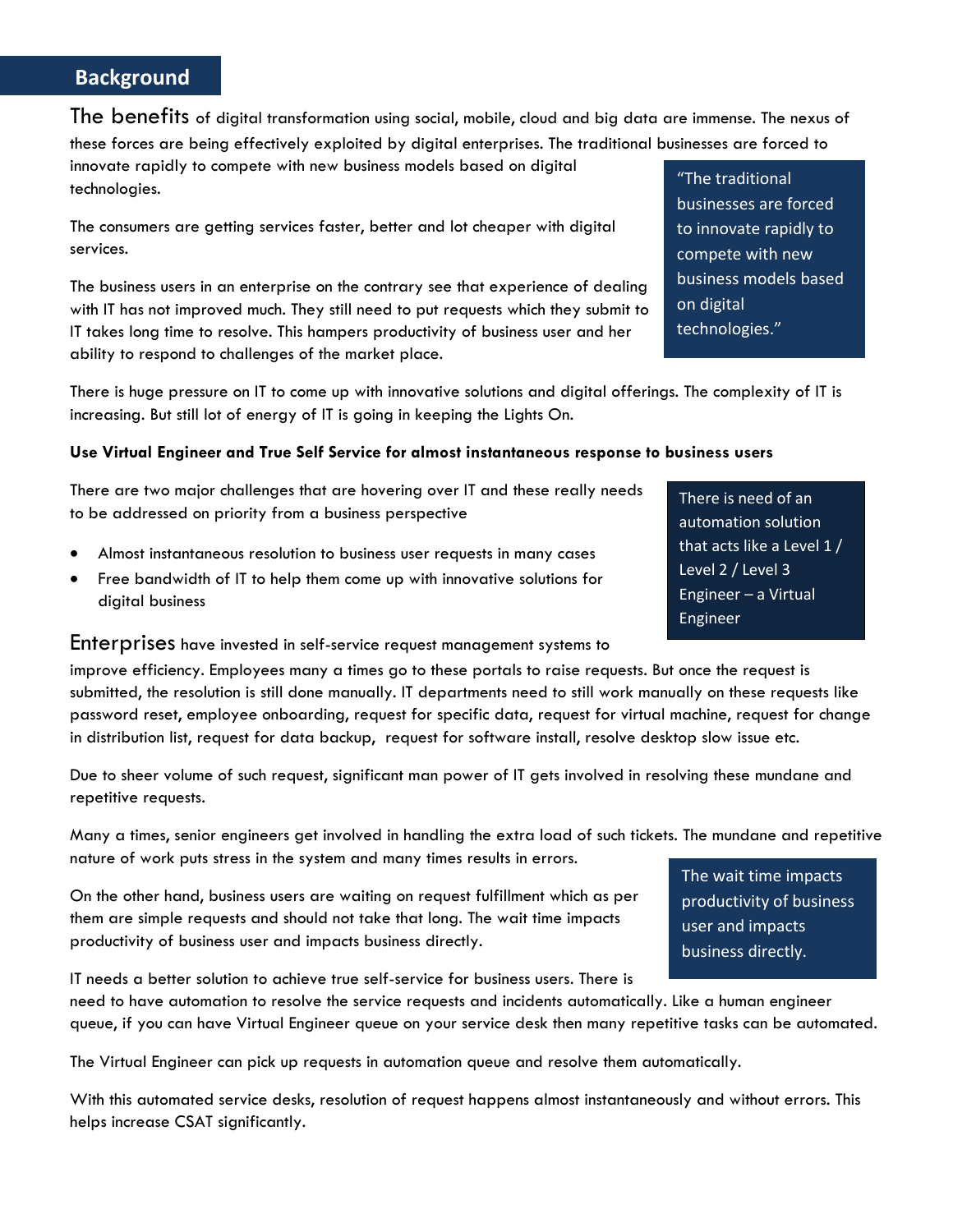With web / mobile base true self-service, you are able to reduce the cost of L1/L2 engineers. You will be able to redeploy them in higher value tasks and innovation projects.

**This gives boost to your "Shift Left" strategy to reduce the cost and improve customer satisfaction.**



What business users get is a true automated self-service catalog and not just web portal to raise requests. Your end user facing catalog may look similar to one below, once you have virtual engineer helping you resolve tickets!

| Q What are you looking for?                                |                                                |                                                       |                                             |                                                |                                                                   |
|------------------------------------------------------------|------------------------------------------------|-------------------------------------------------------|---------------------------------------------|------------------------------------------------|-------------------------------------------------------------------|
| End User Computing Automation 10                           |                                                |                                                       |                                             |                                                |                                                                   |
| Employee on<br>off Boarding<br>*****                       | Contractor on<br>off Boarding<br>*****         | Shared Folder<br>e<br>Access<br>☆☆☆☆☆                 | Access to<br>www<br>Website<br>☞<br>******* | Repair slow<br>desktop<br>*****                | Virtual Resources<br>C<br>(from Public or Private Cloud)<br>***** |
| <b>Email Distribution</b><br>℅<br>List Management<br>***** | Email Box (Create<br>Update / Delete)<br>***** | Software install<br>۰<br>on Desktop / Laptop<br>☆☆☆☆☆ | Access to<br>ę<br>Siebel<br>******          |                                                |                                                                   |
| NOC Operations Automation                                  |                                                |                                                       |                                             |                                                | View All >                                                        |
| <b>Server Restart</b><br>*****<br>$E_0$                    | <b>Service Restart</b><br>¢<br>*****           | Server Health<br>O<br>check<br><b>Andrin Andr</b>     | Service<br>Health check<br>*****            | <b>Purge Application</b><br>Log files<br>***** | <b>Backup and Restore</b><br>合立立合合                                |
| Virtual machine<br>snapshot                                | Setup DNS, MX<br>for an application            |                                                       |                                             |                                                |                                                                   |

Because of automation, Virtual Engineer will be able to track all the requests and help you return the services automatically based on time interval or change in employment status or move to different department. This will reduce the risks like account being active even after employee has left the organization or paying for subscription for Salesforce of an employee who no more works in sales or support department.